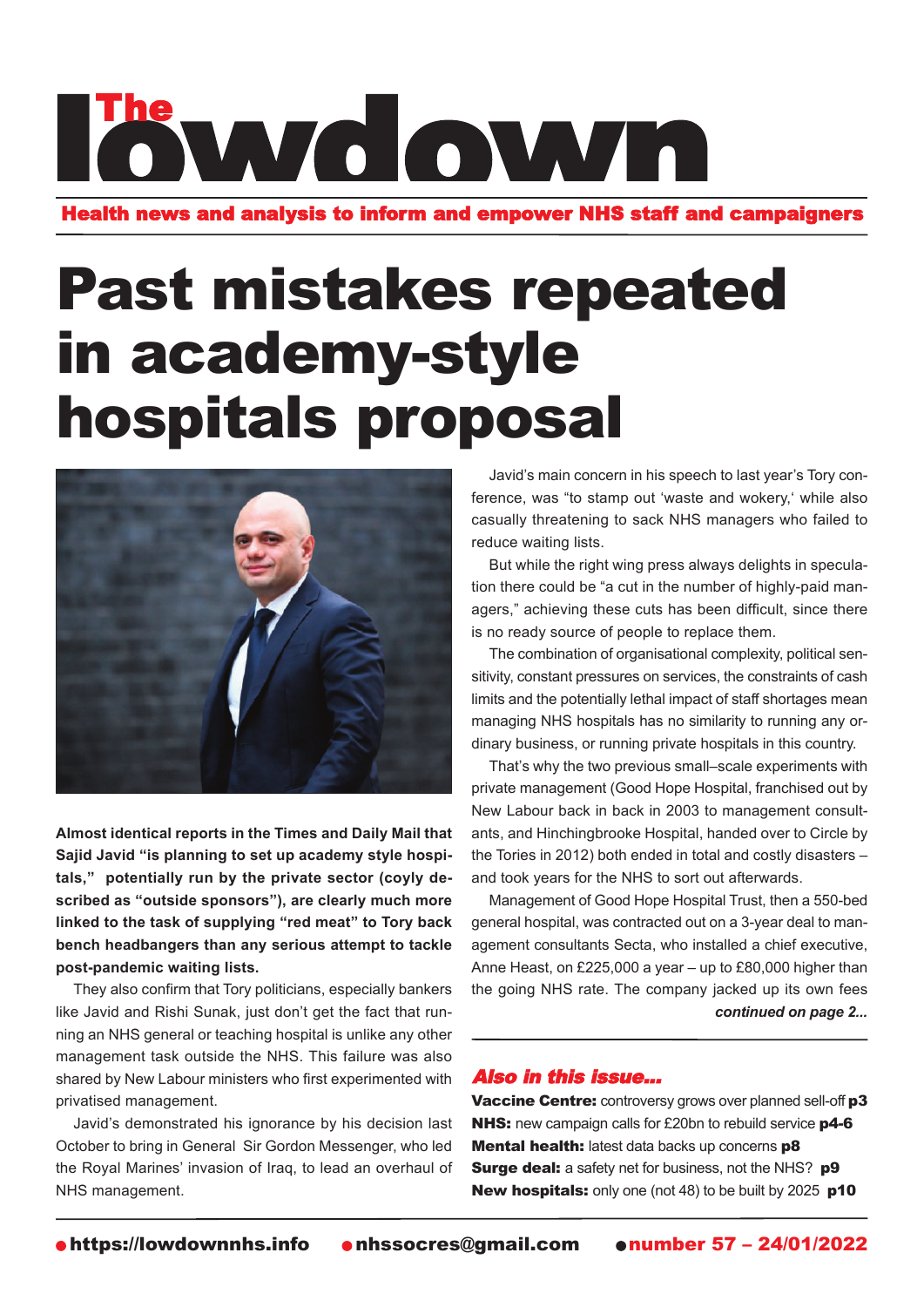by 48% in the first year, despite also racking up deficits.

The contract – which offered no provision for the Trust to terminate early, or enforce penalty clauses for failure – was wound up 8 months early when Ms Heast left for another job after a period of utter chaos in which, far from sorting out the Trust's financial problems, it haemorrhaged money at £1m per month, and was headed for a £47m deficit. The Audit Commission report on the contract revealed a managerial shambles and noted: "The franchise arrangement … was only partially successful and introduced significant extra costs to the Trust."

The management was handed over to the neighbouring Birmingham Heartlands Trust, which brought in £21m of cuts including loss of beds, wards and buildings in an effort to reduce the deficit.

Hinchingbrooke Hospital is small in NHS terms in 2012, with up to 310 beds, but with a busy A&E, and a mix of emergency and elective admissions, it was more than ten times larger than Circle Health's extravagant, tiny private hospitals in Bath and Reading – which scraped through financially only on the strength of treating NHS patients in otherwise empty beds.

But when Circle (which claimed to be a 'partnership' offering 'shares' to its staff – but all along was owned by hedge funds) promised to generate a staggering £311m of savings, they were given the 10-year franchise deal, potentially worth £1bn, to balance the books and manage the Trust. If the company failed to deliver, it would get paid nothing, and could lose up to £7m before it could escape.

The contract began in February 2012. But things quickly started to go wrong. A November HSJ report based on an unredacted copy of Circle's business plan revealed a planned 20% cut in workforce – 320 jobs, 130 of them clinical posts.

In the 2013 NHS staff survey the Trust scored worse than average on 19 of 28 key measures, and in the worst 20% on almost half the questions. Hinchingbrooke staff reported above average rates of bullying.

Vacancy levels grew, as did the bills for more costly agency staff. In November 2014 Finance Director Jenny Raine left her post, amid growing signs of chaos. Papers for the Trust Board's October meeting listed "contract penalties and deductions" of up to £1.6m.

In January, just before the publication of a critical CQC report on the quality of care, the long-expected announcement was made that Circle was pulling out. Deficits had already exceeded £7 million, so the firm walked away without additional payment – leaving the NHS to clear up the mess they had left behind.

*...continued from page 1* The *interprising that today's reports make no reference* back to these previous abject failures.

But the messaging is hugely confused.

Javid's latest excursion into NHS "reform" with proposals to give "well-run hospitals more freedom" is in complete contradiction with the legislation Tory MPs have just rubberstamped in the Commons – which seeks greater central powers for Javid and NHS England. The Health and Care Bill is still going through the Lords.

And changing course yet again to set up yet another tier of NHS trusts not only ignores the previous failure of 'autonomy' to solve problems in trusts and then foundation trusts, but also cuts right across the claim that the Health and Care Bill is all about "integration" of health and social care services. "Reform trusts" will not even pretend to be integrated with other services.

"And changing course yet again to set up yet another tier of NHS trusts not only ignores the previous failure of 'autonomy' to solve problems in trusts and then foundation trusts, but also cuts right across the claim that the Health and Care Bill is all about "integration" of health and social care services."

Worse still this latest effort to bully managers into success comes at a time when staff and management morale is at a historic low ebb after almost 2 years of Covid stress and pressure. As the HSJ's James Illman pointed out last November, when the talk of a new round of 'performance management' first surfaced:

"Flogging an exhausted leadership cohort with an already battered morale will very unlikely lead to the tremendous results required to turn around the NHS' waiting list crisis."

Indeed one impact in each of the previous experiments in private management was to lose vital staff — the biggest problem already facing the NHS.

Are ministers daft enough to try it again? It seems like they might – as a last-ditch resort to ignorance and neoliberal ideology in the effort to bolster up back bench support to bail out Boris Johnson.

*John Lister*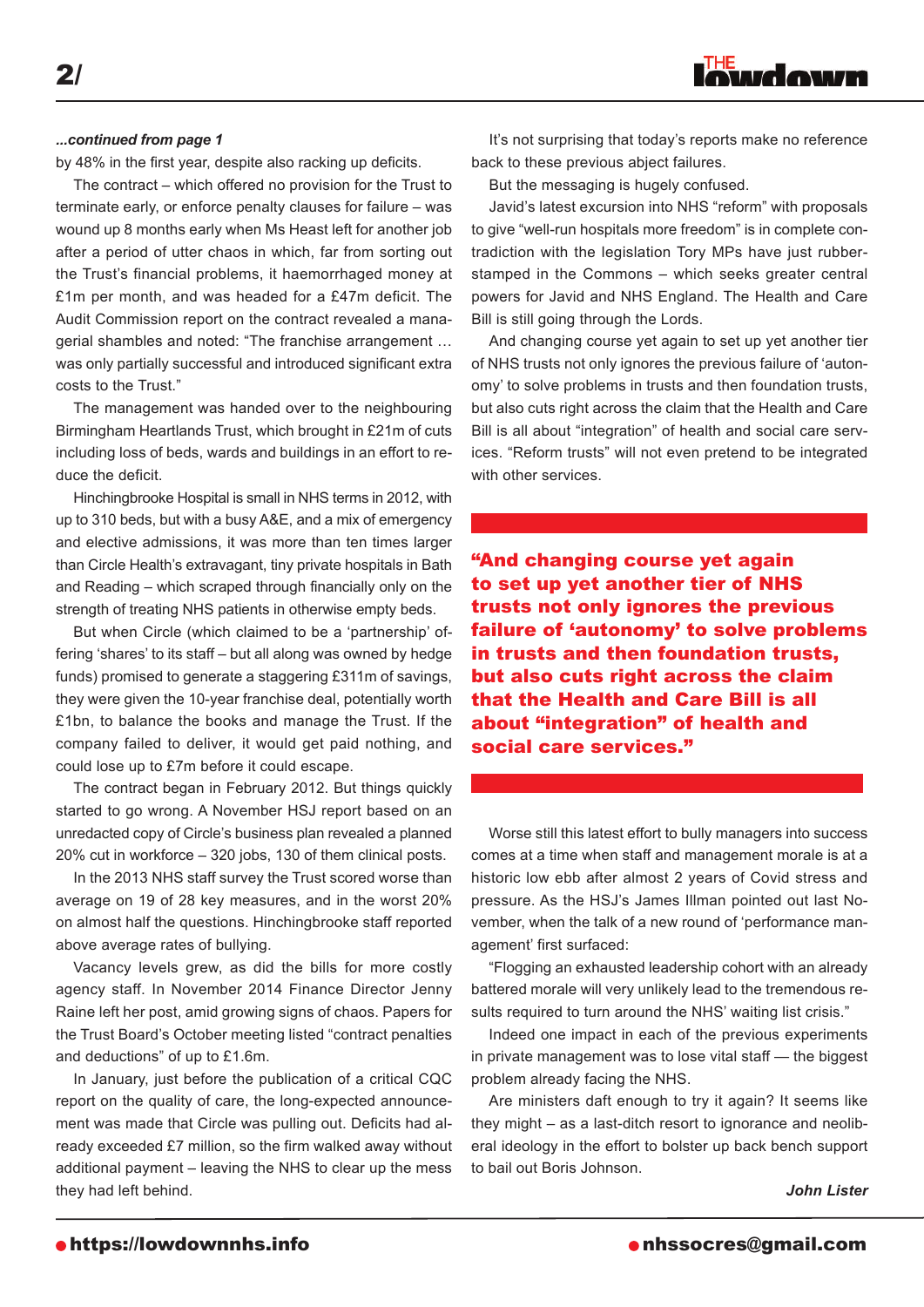### Vaccine Centre sell-off



**Over the Christmas-New Year break more scientists joined a growing outcry against the government plan to sell off the Vaccine Manufacturing and Innovation Centre UK (VMIC), which was first revealed by the Financial Times at the end of November.**

The FT reports that at least four companies have tabled bids for the VMIC, including UK biotechnology company Oxford Bio-Medica, Swiss healthcare manufacturer Lonza, and Japanese conglomerate Fujifilm.

The "offloading" of the Centre marks a major about-turn by government. Back in May 2020, then chief executive of UK Research and Innovation Professor Sir Mark Walport, welcoming fresh government investment to expand VMIC's capacity, said it was "an essential new weapon in the UK's arsenal against diseases and other biological threats."

In December 2020 the UK Vaccine Taskforce's document '2020 Achievements and Future Strategy' also insisted on its long term importance: "We have worked with VMIC to increase VMIC's delivery capability … to 70m doses of pandemic vaccine. … This is a permanent facility, with government step-in rights during a crisis."

Immediate criticism of the planned sell-off came from experts working with VMIC. Sandy Douglas, a vaccine research leader at Oxford University, told the FT it had "accelerated Oxford's vaccine programme by months" and "saved many lives".

Professor Dame Sarah Gilbert, who developed the AstraZeneca jab, told the FT's Helen Thomas that a fully-functioning VMIC would have been "game-changing" for the Oxford team in making larger stocks for clinical trials rather than working with multiple manufacturers.

The director of the University of Oxford's Jenner Institute, Professor Adrian Hill, told the Independent the sale of VMIC was like "having been in a terrible war and you suddenly cut your defence budget substantially".

VMIC was first set up in 2018, as a not-for-profit company with no shareholders, by the University of Oxford, Imperial College, and London School of Hygiene and Tropical Medicine, with support from vaccine industry experts MSD, Johnson and Johnson, and Cytiva and £66m of government funds.

It was initially envisaged as a way to break from the long history of UK vaccine research, which had "not always had a clear pathway for new vaccines to move from discovery to licensed product." For the first time "Under one roof this unique facility, operated by our experts, will promote, develop and accelerate the growth of the vaccine industry."

#### Recouping the investment

The pandemic led to an expansion and acceleration of the project, bringing forward its full opening by a year to 2022. In April 2020 construction of the 74,000 square metre VMIC facility began on the Harwell Science and Innovation Campus in Oxfordshire.

VMIC experts set up the first UK consortium which drove the process and manufacturing scale–up of the Oxford vaccine through to 2021, when the work was handed over to AstraZeneca.

For this leading role VMIC won an industry award in December 2020, and as recently as March this year VMIC's role was praised in an Industrial Strategy Council Research Paper, which described in as "a cornerstone" of strategy for vaccine supplies "in the long term."

*continued on page 4...* However the subsequent large scale production of successful vaccines by big pharma corporations, meant ministers and hawk-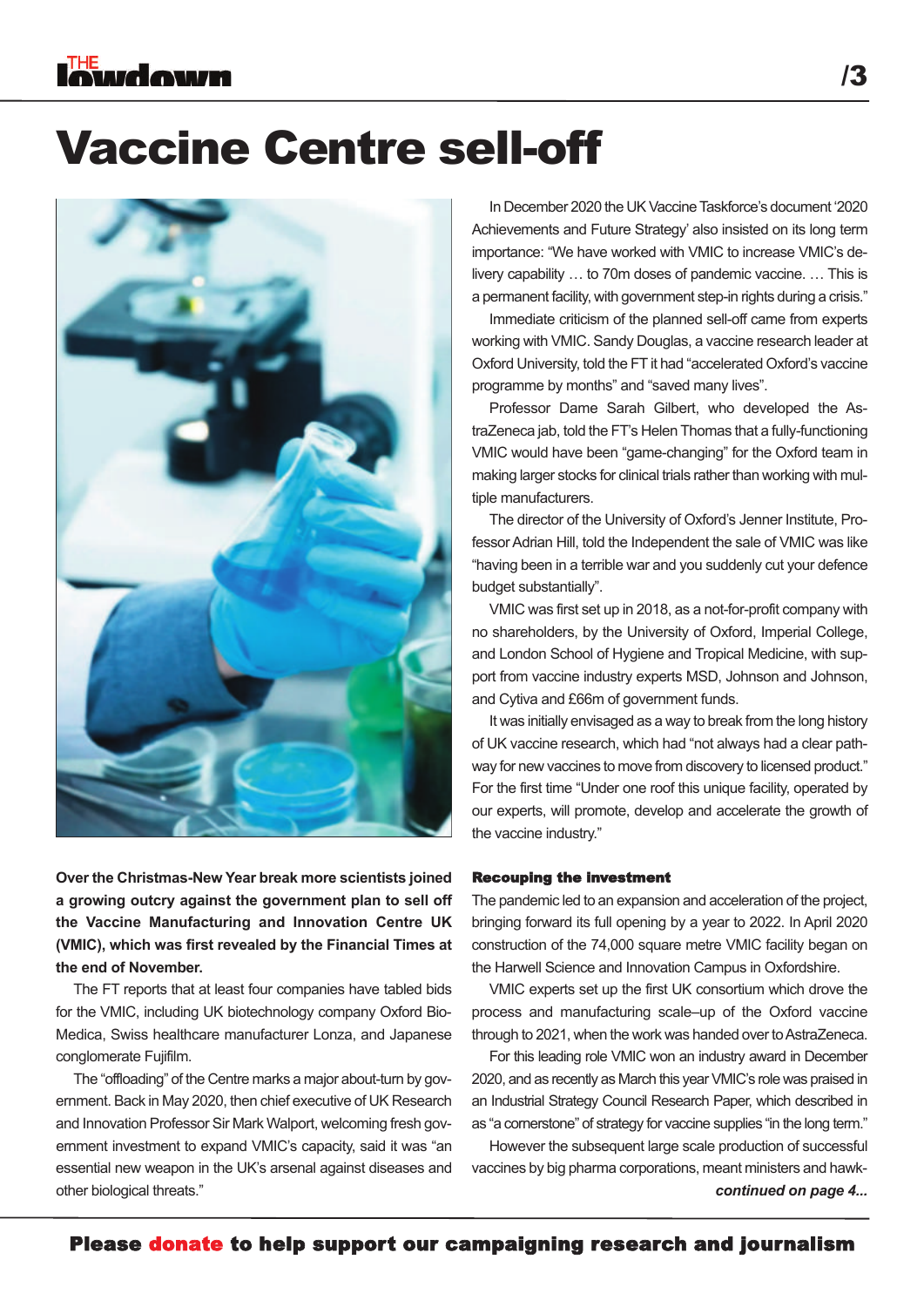

#### *...continued from page 3*

ish Treasury chiefs are now trying to recoup as much as possible of the money invested.

Their argument that VMIC's crucial role as a state-backed vaccine manufacturing centre is no longer necessary has been strongly refuted by a previous leader of the government's own Vaccines Task Force, Clive Dix, who told the Observer in November:

"If we leave it to the industry to do, they're going to go to the highest bidder, and the UK won't be at the front of that queue any more, because it's not a big market. Whereas if you act as a partner, you get things done."

Now it seems VMIC is set to be another victim of Chancellor Rishi Sunak's tightening austerity cap on NHS funding, which has already led to him warning Health Secretary Sajid Javid that the extra costs of the booster jabs will have to mean cutbacks elsewhere in the NHS.

This short-sighted decision to prioritise cash, profits and corporations over health is consistent with the Johnson government's instinctive turn to the private sector rather than invest in the NHS or other public services.

#### Forced to partner private sector

This has led to the disastrous squandering of up to £37 billion on a dysfunctional test and trace system, billions more on dodgy deals for PPE with firms owned by cronies and donors rather than established companies, and up to £12bn more on treating NHS patients in private hospital beds rather than invest in remodelling NHS hospitals to reopen thousands of closed beds.

Since 2010 Tory-led governments have used the lack of NHS capital as a way to force hospital bosses into "partnerships" with profit-seeking private companies.

Years of real-terms cuts in funding for public health provision have also cut the public health grant by 24% in real terms per capita since 2015/16, with the biggest reductions in the poorest areas. This has undermined efforts to address health inequalities and tackle major threats to health. It also meant that public health experts lacked the resources to develop a professional and effective track and trace system to combat Covid-19: instead lucrative contracts went instead to Deloitte, Serco, Sitel and other private contractors.

The sale of VMIC must be stopped: but we need to go further, and fight to reverse the austerity policies of the Treasury and Rishi Sunak, and force this government that has been so generous to the private sector to invest instead in repairing, reopening and expanding the NHS itself and its workforce to cope with the real health needs of the 21st century.

That's what the new SOS NHS campaign is setting out to do in 2022. Join us and help us win.

### Campaign calls for £20bn to start rebuilding of the NHS

**A powerful new alliance of campaigners and trade unions has launched the SOSNHS campaign, demanding an immediate injection of another £20 billion in capital and revenue to help put England's crisis-ridden NHS back on its feet.**

The need for it is obvious from all the stories of patients dying in ambulances queuing outsideA&E, the waiting list, set to soar above 6 million, the inadequate provision of beds and staff in the NHS compared with other countries, and desperate shortages and delays accessing mental health services – not to mention the dire state of social care.

£20 billion sounds like – and is – a lot of money: but after more than a decade of real terms freeze or cuts in NHS funding it would only be a down payment to address some of the most pressing problems. Much more investment will be needed – not least to fulfil government promises of building 48 new hospitals, expanding the workforce, and fixing social care.

To put £20bn in context we also need to remember the huge sums of money Rishi Sunak threw at the private sector with little or no accountability during the Covid pandemic.

£48bn was shelled out on 'bounce back loans': the National Audit Office has found that that at least 37% of loans (£17.3bn) will not be repaid, and that 11%, worth £4.9bn, were fraudulent.

Billions were squandered on dodgy deals for overpriced or useless PPE and equipment. Billions more were wasted on the disastrous privatised test and trace system.

And let's not forget more than £2bn forked out for use of private hospital beds in 2020 – few of which were used – and another £10bn over 4 years to treat NHS waiting list patients, which will also line the pockets of private hospital bosses and shareholders, while thousands of NHS beds remain closed or empty.

Now Sajid Javid has instructed NHS England to sign yet another rip-off 3 month, £200m-plus 'standby' deal with private hospitals that guarantees them profits even if no private beds are used – and commits to pay at least 10% above NHS tariff prices for some operations.

The money wasted on these three things alone would have been more than enough to put the NHS back on track. If money John Lister I can be raised to waste, it can be raised to invest.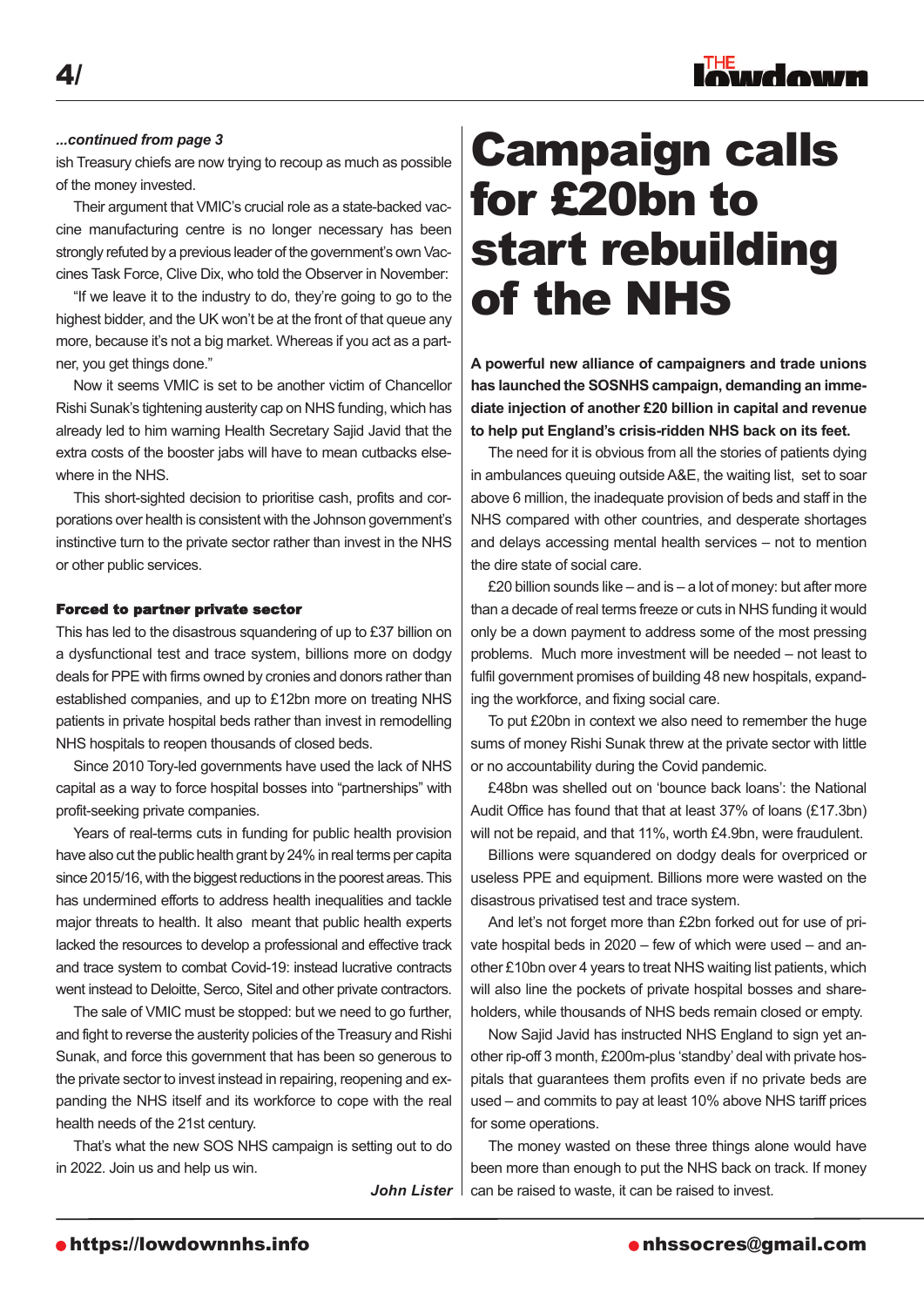

But there is a common factor to these different ways of wasting money: the beneficiaries are always the private sector, and the loser is always the public purse and public services.

In recent years the main driver of privatisation and so-called "partnership" deals between NHS and the private sector has been the lack of adequate NHS capital, capacity and resources.

That's why private sector partnerships have been proposed or implemented in building new community diagnostic hubs, and for major contracts for laboratory and pathology services and imaging, why private hospitals are contracted to fill gaps, and provide the majority of some mental health services, and why a majority of hip and knee replacements are now being done in private hospitals rather than the NHS.

So to reverse the trend of increased NHS spending on private providers – while NHS trusts lack the capital and revenue funding they need to expand services – we need to inject new investment into the NHS. This demands a change of policy.

Since 2010 even the BBC has noted that spending on the NHS has increased by only a fraction of the previous average rate of 4% per year. By 2019 NHS Providers calculated that the gap between actual spending and what it would have been was £35bn per year.

The consequence was huge deficits in NHS trusts, lack of capital for new projects, a sharply rising bill for backlog maintenance – and NHS staff pay falling ever further behind equivalent 2010 levels.

Theresa May as Prime Minister claimed to be spending

"record amounts" on the NHS: but increasing cash allocations each year does not necessarily match the increased costs and demands on the NHS.At the end of 2018 Chancellor Phillip Hammond announced a "£33.9bn" increase in NHS funding – which the Treasury admitted was only £20bn in real terms.

Boris Johnson was still cynically claiming to be spending the same "£34bn extra" on the NHS in the 2019 election, coupled with even more far-fetched promises to build 40 – and later 48 – new hospitals, although the PR spin on what constitutes a 'new hospital' has since been revealed.

While extra funding was found to tackle Covid, the lion's share of this was channelled in to private contractors and suppliers: and last autumn's spending review Chancellor Rishi Sunak made clear there would be little added to the deceptive £36 billion "health and care levy" to run over 3 years from April 2022, and raised through the least progressive taxation, hitting the lowestpaid hardest.

Of this £36bn just £15.6bn was allocated to NHS England, over three years, falling well short of the £10bn extra for 2022-3 called for by NHS bosses, and just £1.8bn a year for social care: by contrast the Health Foundation estimated an extra £17bn was needed by 2024 just to shrink waiting times to 18-week target levels.

The Spending Review locks in this limited spending to 2024-5, failing to fund even the miserly 3% 2021 pay award: Rishi Sunak has set the NHS on course for a second decade of decline, and warned Sajid Javid that the NHS budget will not cover the extra costs of booster jabs to tackle the Omicron variant of Coronavirus.

To ensure high quality and safe services – and restore the performance levels that have been declining since George Osborne's austerity regime kicked in in 2010, a change of course is vital.

We need to repair and rebuild crumbling infrastructure & reopen beds left empty since Covid-19 struck, invest in the NHS as a public service, squeezing out parasitic private contractors, and invest in staff, with new targets for recruitment, training, and levels of pay that would prevent the service losing staff. We also need to build a properly resourced, publicly run national care and support service, and invest in public health and policies to tackle huge and growing inequalities in health.

This Government has shown it won't change course without pressure from below: but U-turns have occurred. It's up to us to pile on that pressure.

#### How much does the NHS need?

£14bn needed now to repair and rebuild crumbling infrastructure & reopen beds left empty since Covid-19 struck.

The bill for backlog maintenance to repair crumbling buildings and replace clapped-out equipment has soared to £9.2 billion –

*continued on page 6...*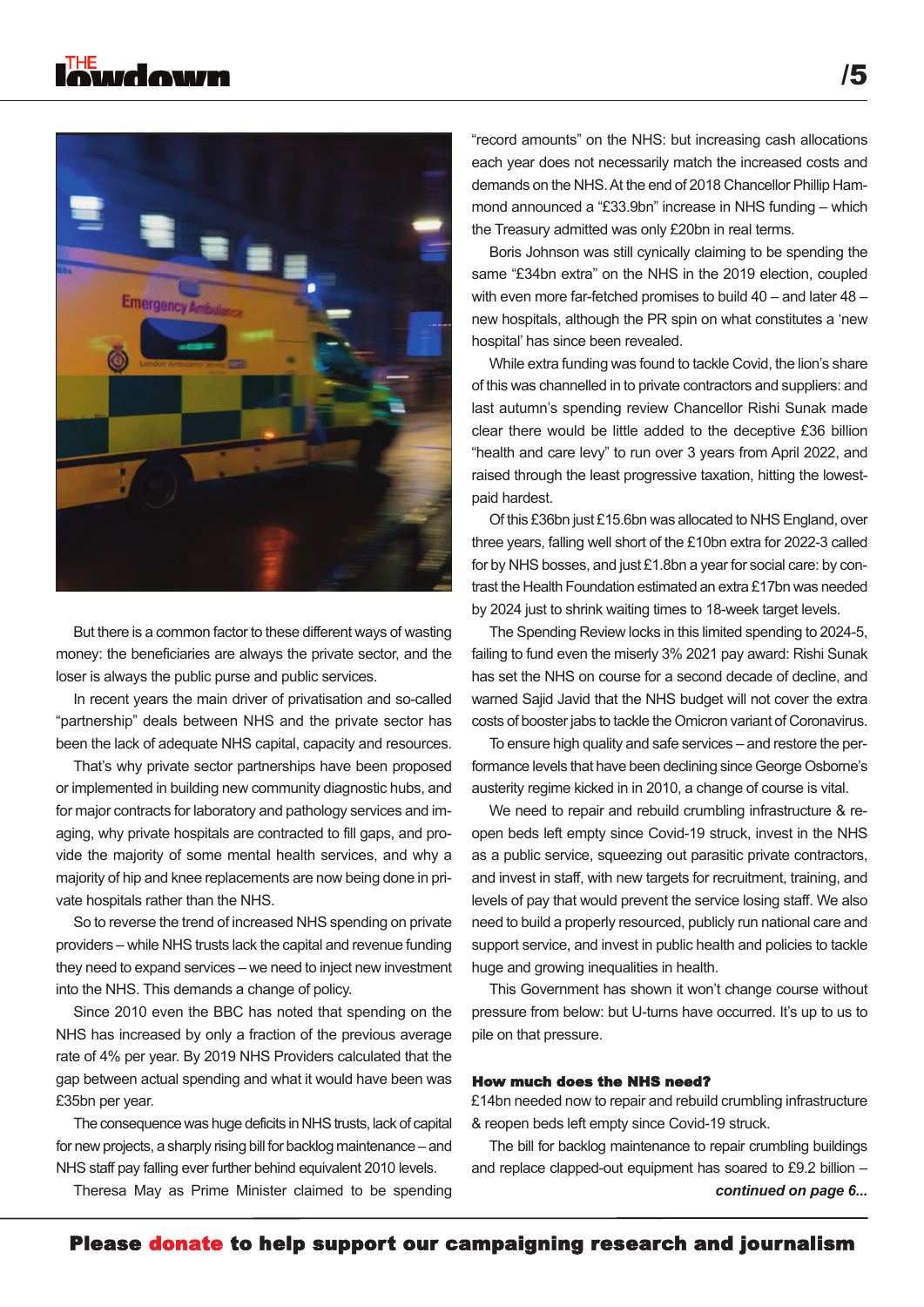#### *...continued from page 5*

double the £4.5bn capital allocation to NHS England. The lack of maintenance causes thousands of incidents each year that interfere with clinical care and put patients at risk. To tackle the most urgent of these issues will cost around £5bn: in addition up to £6bn needs to be made available sooner rather than later to rebuild a dozen or so hospitals built in the 1970s using reinforced autoclaved aerated concrete planks, which are in danger of collapse.

West Suffolk NHS Foundation Trust is so concerned over the threat that it has hired a law firm to assess the risk of being charged with corporate manslaughter should part of the hospital collapse and kill patients, staff, or visitors. Several of these hospitals are in such a dire state that it could be cheaper to knock them down and rebuild – but there is no capital to do so.

A further £3bn is needed to reorganise, rebuild and in some cases refurbish hospital buildings to enable them to reopen almost 5,000 beds that were closed in 2020 to allow for social distancing and infection control, and remain unused today. Sufficient capital is also needed to build new community diagnostic hubs and surgical centres without any private sector involvement. The latest desperate short-term moves to create "mini-Nightingale" hospitals in tents in carparks or under-used areas of NHS hospitals do nothing to address the long-term problem of inadequate NHS capacity.

£3bn capital and £5bn over 3 years in additional recovery revenue funding to equip mental health services to cope with the increased demands since the pandemic and expand services for adults and children, as called for by the Royal College of Psychiatrists.

#### Rebuild public health

The Health Foundation has calculated that an extra £1.4bn a year by 2024/25 is now needed to reverse years of cuts in public health, which should be leading a local-based test and trace system and preventive work to reduce ill health and stem the growth in health inequalities.

#### Fund a fair pay deal

This is essential to help restore morale. Each 1% increase in England is estimated to cost £340m: so even to fully fund even the miserly 3% 2021 pay award needs an extra £1bn in core NHS budgets. Covering recent inflation needs another £1.3bn. The promised extra 50,000 nurses will cost another £1.5bn – plus a pay award for all staff, which is key to efforts to recruit, retain and grow the workforce. All of these sums are annual costs – ensuring the NHS has the staff needed to deliver safe, efficient and effective services.

Research commissioned by the unions has shown that increased spending on NHS pay generates increased tax and economic activity that means over 80% of any increase flows back to the Treasury: Rishi Sunak must be told to pay up to enable the

NHS to grow the workforce to meet health needs.

In addition to the emergency funding

Afurther £18bn+ capital will be needed to ensure the promised 'new hospitals' can be built as planned. The £2.7bn allocated to build six, and then eight prioritised 'new hospitals'was completely unrealistic from the outset.

inudown

But it's even less plausible now that the New Hospitals Programme insists the same pathetic pot of cash must stretch to cover costs of eight previously existing schemes – including two long-delayed PFI hospitals.

The New Hospitals Programme itself, which during the summer instructed all the priority schemes to submit new plans costing no more than £400m – implying drastic cutbacks – has now admitted few of the prioritised projects will be completed by the next election in 2024.

Estimates in 2019 suggested the full cost of 40 new hospitals could be as high as £24 billion, and not less than £18bn. To get any projects started Rishi Sunak needs to be told to make the necessary funds available as soon as clinically viable plans have been locally agreed and received planning approval.

Meanwhile, as The Lowdown has reported, the government has invited trusts to bid to be one of eight additional hospital projects to be funded, bringing the total schemes to 48 – but so far has allocated no additional capital. A clutch of schemes have been published, adding up to a total cost between £3.4bn and £5.1bn.

We're calling on the government to revise last autumn's spending review and allocate an immediate extra £20bn NOW – an amount we believe is well within the power of Government to fund and addresses all the key urgent problems we have discussed above.

But it will only do so if we make it.

£20bn is an adequate down-payment to ensure these investments can go ahead as soon as suitable plans are in place and public consultation complete. Of course a lot more will be needed to fulfil government election promises, expand the workforce and restore NHS performance to the levels they reached before the austerity squeeze on funding.

That's why The Lowdown supports the SOSNHS campaign which has been launched with the backing of campaigners, the health unions and many other unions. SOSNHS is holding an online rally on the evening of January 19, with over 1,000 already signed up to participate.

The campaign is united around the need to act now to rescue our NHS, before more patients and staff lose confidence that things can ever get better. The government's current weakness gives us an ideal opportunity to build a movement strong enough to force another U-turn on funding..

*John Lister*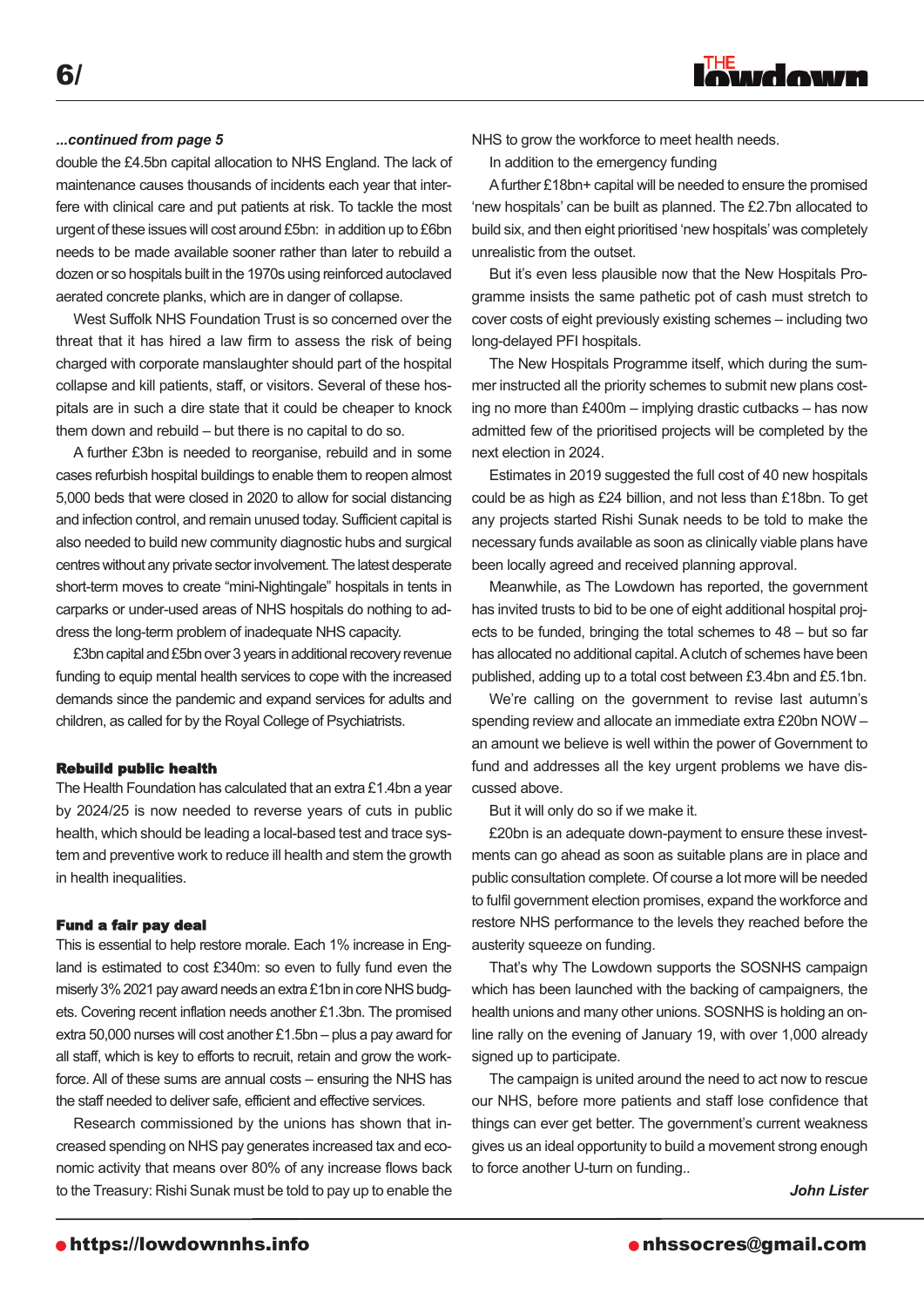### Mental health: services have never been more in need of 'Help!'



**NHSEngland's latestTVad***(picturedabove)***promotingtalking therapies, featuring music celebrities and a spoken rendition**  $\alpha$  **of** a classic Beatles song, has attracted widespread press cov**erage, but take-up of the services on offer risks being undermined by the historic capacity, workforce and funding issues that constrain mental health provision.**

One leading figure in the sector – the NHS Confederation's mental health network chief executive Sean Duggan – has suggested this campaign fails to address core issues, despite its welcome focus on early intervention. "The government must go further," he says, "in its acknowledgement of the increased demands placed on mental health services as a result of the pandemic, and invest accordingly."

Last month Duggan wrote about the problems facing children and young people with a mental health disorder – effectively those being targeted by NHSE's TV ad – during the pandemic,

saying, "Sixty per cent of [this group] are not able to access support, [while] our analysis of available data shows a 50 per cent increase in the number in contact with mental health services between September 2019 and September 2020." He added "We do not have enough staff [and] mental health services for children and young people have historically been underfunded."

Duggan's comments echo those of Dr Adrian James, president of the Royal College of Psychiatrists, one of the organisations endorsing the TV campaign. After the college's call during last October's Budget for an extra £8.9bn to fund mental health services was rebuffed, James said, "Record numbers of people are waiting for treatment, yet mental health seems to be at the bottom of the list of government priorities in this spending review."

Coinciding with the campaign launch, healthcare consultancy Candesic has released an analysis of Care Quality Commission data relating to hospital bed capacity for children and young people with mental health problems. Its research showed that the number of beds available for this group has fallen by a fifth since 2017, with more than 10 per cent cut as recently as last year.

Reporting on these findings, the FT noted that 65 per cent of NHS Trust leaders were currently "unable to meet demand for children and adolescent mental health services, resulting in higher thresholds for treatment, longer waiting times and more placements further away from family homes".

Similarly, analysis of NHS data by the Independent last month showed that almost all mental health hospitals in London were nearly 100 per cent full during October and November last year – with just 10 children's beds out of 140 available – and 94 per cent full across England.

Perhaps unsurprisingly, the FT also noted that mental health generally was one of the most heavily outsourced parts of the NHS, and that while 98 per cent of beds are paid for by the health service, more than half that capacity was managed by private providers – providers which have actually been cutting beds while the number managed directly by the NHS has remained stable over the past five years.

So, while the title of the song used in NHSE's ad – Help! – is clearly aimed at encouraging people (particularly the young) struggling with their mental health to seek support, it could equally represent a plea to ensure the services those individuals will depend on actually survive.

#### *Martin Shelley*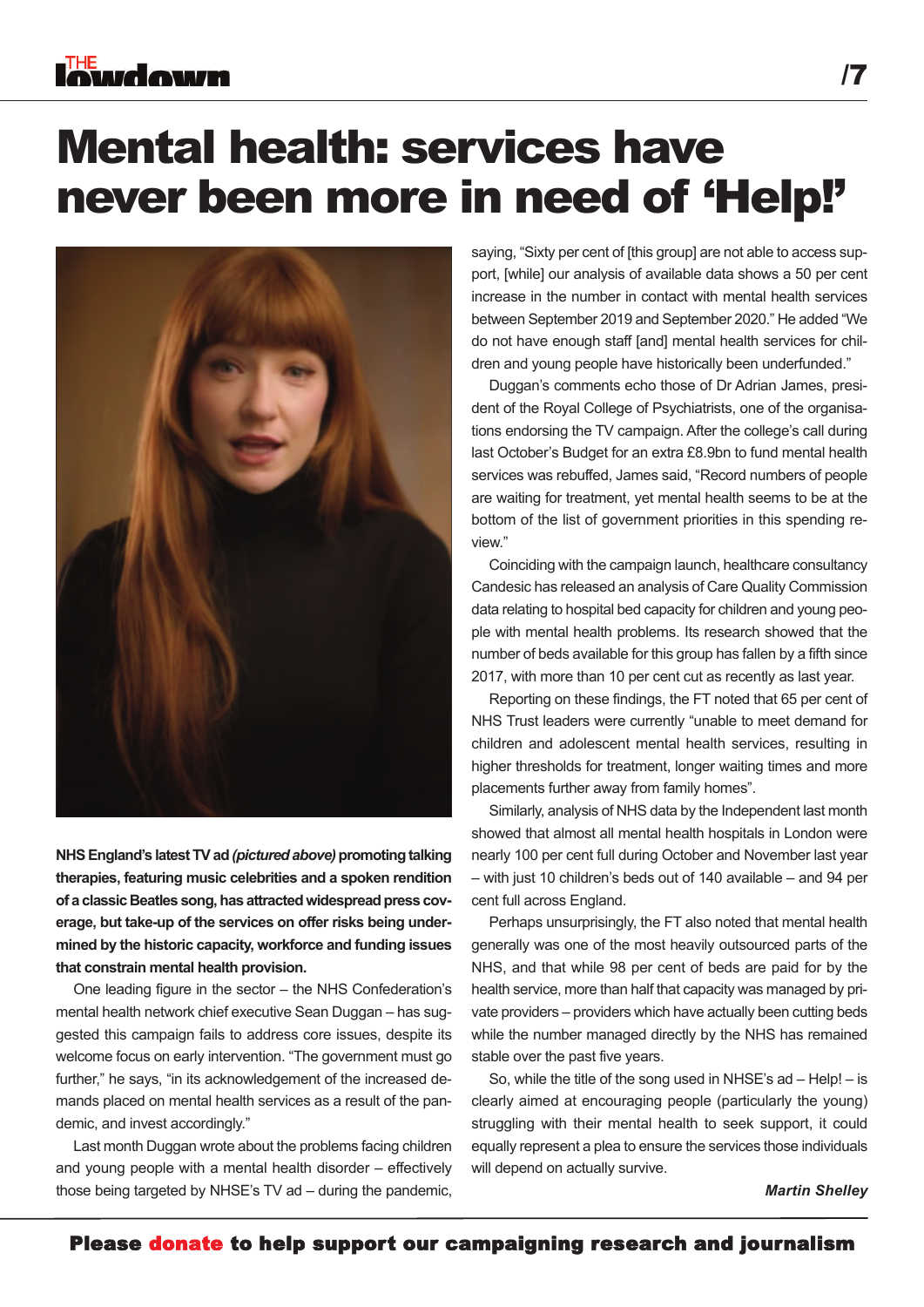### Mental health: data backs up concerns over services

**The last three months have seen more worrying reports of the pressure mental health services are under as a system that was struggling before the pandemic now tries to cope with a surge in requests for support.**

In early January 2022, NHS Digital data showed the dramatic surge in demand for services for eating disorders with hospital admissions up by 41% in a year, leading to widespread concern that the NHS can no longer treat every child with an eating disorder.

The provisional data for April to October 2021 showed there were 4,238 hospital admissions for children aged 17 and under, up 41% from 3,005 in the same period in 2020, and up 69% on the pre-pandemic year of 2019.

There has been a rise in admissions for eating disorders for all age groups, up 13% in the financial year 2020-21 compared to 2019-20. The most recent data fromApril to October 2021 shows 15,941 admissions so far among all age groups, which could result in 2021-22 being the highest year yet for people needing inpatient treatment.

At the end of December data on mental health services in London was leaked to The Independent, which showed critical levels of bed availability. In October and November almost all mental health hospitals in London had been at "black alert", which means their beds were at nearly 100% occupancy; a source told the paper that the situation was similar across the country, with nearly all mental health trusts at 94% bed occupancy.

The Independent also revealed that long waits for a bed were increasing in London, with 50 patients a week waiting more than 12 hours for a bed, compared with 35 during the same period lin 2020. However, sources told the paper that the true length of A&E waits are often hidden, with many waits measured in days. One senior director in London, speaking anonymously with The Independent, said they'd seen a child wait 60 hours for a bed earlier this month, while another emergency care doctor said patients in theirA&E were waiting for 18 hours.

Bed availability data for children in London showed just 10 children's beds out of 140 available in mid-October. Sources in the east of England told The Independent that almost 150 children's mental health beds were closed, which was causing huge pressures.

"Out of area placements" have increased due to a lack of beds with The Independent reporting that during one week in November, just 3% of beds for women were available in the capital and on one day, 40 patients had been sent miles away from home to "out of area placements".

The Royal College of Psychiatrists' 2021 census of staff released in December 2021 highlighted the issues with staffing, with consultant vacancies up by more than a third (35%) since 2017, with nearly one in 10 posts going unfilled.

Dean of the College, Professor Subodh Dave told HSJ that one in four (24%) of the country's 7,782 consultant posts are not substantive and there are a high number of locums, typically on shorter-term contracts.

Further 2021 census findings revealed that CAMHS vacancy rates are at 13% and disciplines, such as eating disorders and intellectual disability, also have significant staffing gaps at 12.5%.

In November 2021, Senior Responsible Officer for Mental Health, Claire Murdoch's, report to the board meeting of NHS England and NHSI noted that at least 1.4 million people are on the waiting list for care, with an additional eight million who would benefit from care, but who do not meet current criteria.

The board was told that adult acute bed occupancy remains above the recommended safe levels of 85%. At this level, any surge in demand cannot be met, the likelihood of safety incidents increases, as do the number of out of area placements.

The Covid-19 response crisis lines have been receiving a staggering number of calls, in the first quarter of 2021/22 it was between 180,000 and 200,000 calls per month or more than 6,000 each day.

In addition, the Board was told that A&E waits over 12 hours are worsening, and that NHS Digital had estimated a 4.5% increase of detentions under the Mental HealthAct (1983) between 2019/20 and 2020/21 (compared to an annual increase of around 2% in recent years)..

*Sylvia Davidson*



lowdown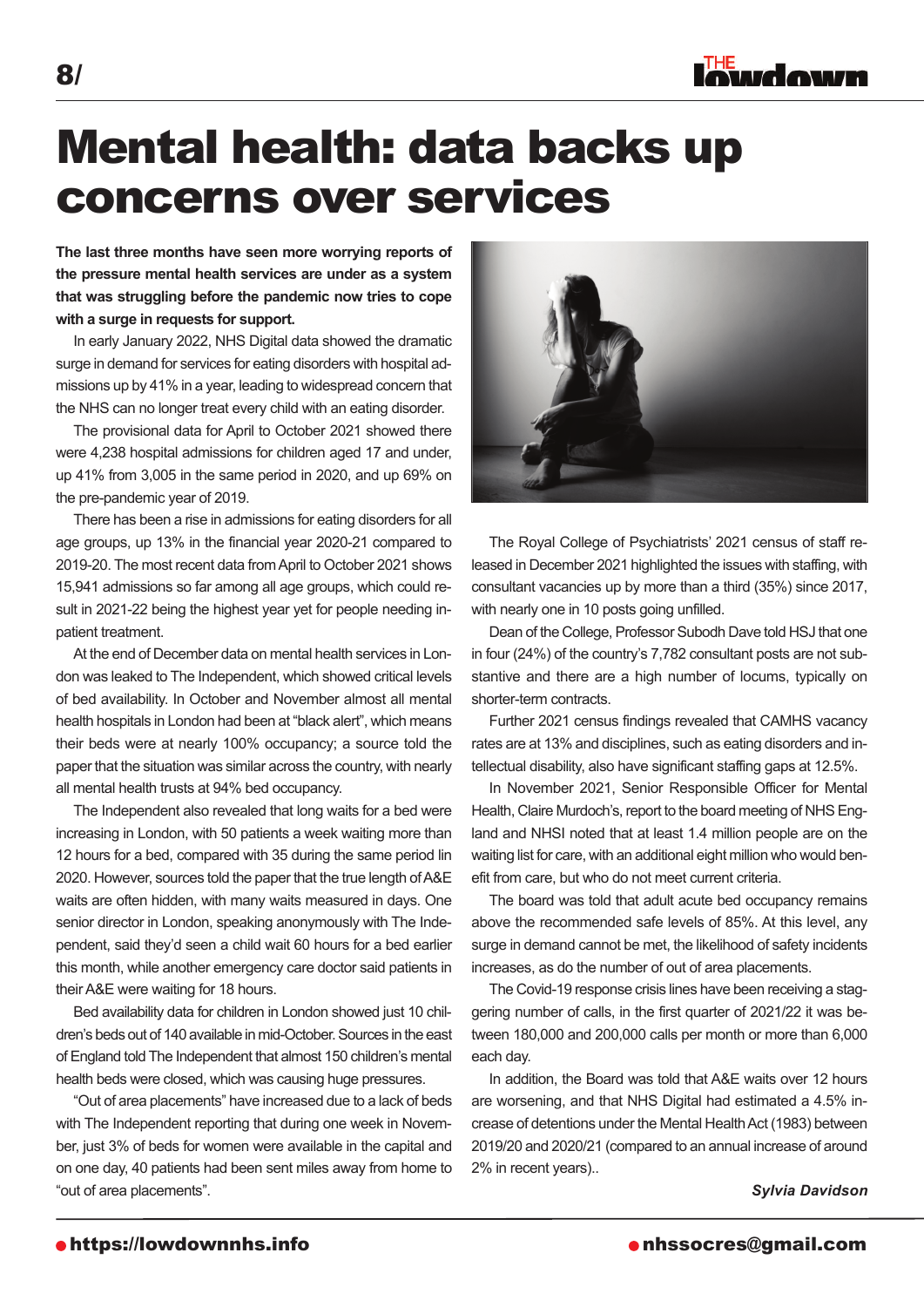### Surge deal – good for business, bad for the NHS?

**Health secretary Sajid Javid's decision earlier this month to force through another 'surge capacity' deal with independent providers, to protect the health service from being overwhelmed by the Omicron variant, has been questioned by many in the sector – not least by NHS England's own chief executive – and suggests few, if any lessons have been learned from similar deals waved through by Javid's predecessor earlier in the pandemic.**

Although NHSE ceo Amanda Pritchard eventually signed off on the three-month contract, having covered her back by requesting 'ministerial direction' on the matter, she reportedly told Javid that it would leave the health service "exposed financially" and that it represented "a material risk that the NHS pays for activity that is not performed", adding "On a per bed basis this is significantly more expensive than the equivalent costs of an NHS site with much less certainty on the potential staffed capacity."

Under the terms of the new deal – which allows the independents to carry on treating private patients and choose which cases to take on – the private sector will receive at least £225m between now and 31 March simply to reserve elective capacity, despite only agreeing to staff just half of the 5,600 beds being made available.



If that capacity is then fully used, this windfall increases to £525m, a sum which nevertheless pales in comparison to the £10bn in state support already being made available to the independent sector over the next four years, to help the NHS clear its backlog of elective surgery.

Worryingly, these generous terms echo those of earlier deals agreed during the pandemic, and could end up representing similarly poor value for money.

Around £2bn of NHS cash was wasted on block-booking private hospital beds back in 2020, resulting in just seven beds a day being set aside for covid patients, according to the Centre for Health and the Public Interest, whose spokesperson Dr David McCoy later told the Covid People's Inquiry there were many days during that period when no private beds at all were being used for covid patients, and that at no point did private hospitals treat more than 67 covid patients on any single day.

Two-thirds of the private sector's capacity block-purchased by NHSE in 2020, at an alleged cost of £400m a month regardless of how much work was carried out, were left unused that summer, following which ten independent providers were removed from the national contract because of "poor utilisation".

The HSJ news site, a few months later, memorably quoted an unnamed source who thought the independent sector – and the doctors working in it – were at that time simply "taking the piss and walking off with the money".

The Omicron deal has already prompted similar levels of concern. Colin Hutchinson, chair of the campaign group Doctors for the NHS, told the Guardian last week, when the deal was announced, "Do [the independents] have the staff to do this or is this deal again bailing them out at a time when they can't maintain their cashflow from their normal activities? The independent sector… is acting as a parasite, absorbing public funding that could be used to address the workforce crisis within the NHS. It's being portrayed as being the cavalry riding to the rescue of the NHS, but it is more like a tapeworm."

And CHPI researcher Sid Ryan, also talking to the Guardian, said, "It's not clear what help the private sector can really provide when it relies so heavily on NHS consultants working privately outside their core NHS hours. The private sector may have beds, but their workforce is vanishingly small, and just as challenged by Omicron as the NHS, so it seems unlikely their support will be the key difference-maker.".

*Martin Shelley*

/9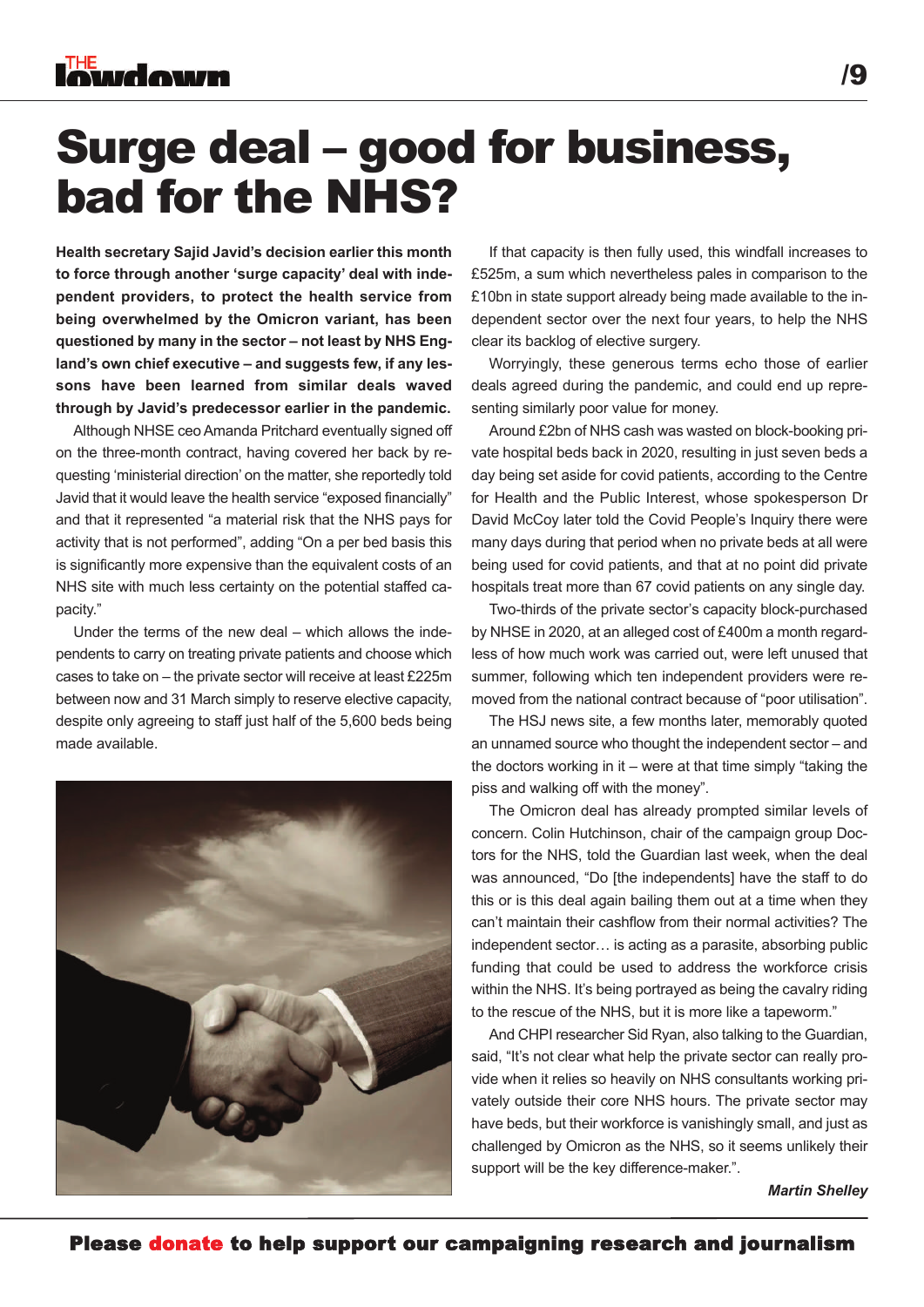

### 48 new hospitals? Only one by 2025

### **The Johnson government's promise to build first 40, and more recently 48 "new hospitals" has time and again been exposed as little more than empty words.**

Last year the New Hospitals Programme called for plans for the six new "large hospital builds" (which ministers had claimed in 2019 had received funding to go ahead at once) to be resubmitted, each also including a plan with costs cut back to £400m – questioning the viability of the schemes.

Now research by the HSJ has revealed that only one of the six, Epsom & St Helier in SW London, stands any chance of being completed by the original target date of 2025. Three others – Barts (Whipps Cross Hospital), Leeds, and West Hertfordshire – are expecting to complete some time in 2026 or later, while schemes in Leicester and Harlow (Princess Alexandra) now lack even a target date.

Seven other schemes from the repeatedly revised and expanded list (which includes numerous extensions and refurbishments, passed off as "new hospitals" in accordance with NHS England's PR "playbook") are expected to be finished by 2025.

One of these is Liverpool University Hospital – the still incomplete PFI hospital left in the lurch by the collapse of Carillion in 2018. Others expected before 2025 are in Salford, Bath, Cumbria, Northumberland Tyne and Wear FT, Cambridge, Nottingham and North Cumbria Integrated Care FT.

But with only £3.7bn allocated to new hospital projects up to 2025, and other trusts also invited to bid to be one of eight further projects, it's obvious that there is nowhere near enough cash available to fulfil the government's promises. Bids already in for the 8 additional schemes add up to billions, with the plan for a £370m rebuild of Banbury's Horton General Hospital being one of very few to come in below £400m.

It will come as no surprise that ministers are willing to distort, deny or challenge the facts rather than face up to the need for far more funding. On December 1 Boris Johnson stood up in parliament and denied that the New Hospitals Programme had been "red-rated" by the Infrastructure Projects Authority, despite the Department of Health & Social Care having admitted as much to the HSJ.

An "amber/red" rating means the successful delivery of the project is "in doubt:" a "red" rating means it "appears to be unachievable."

The red rating, downgraded from an amber in March was revealed by the HSJ in mid November, denied in PMQs on December 1 – and mysteriously revised back up again by the IPA just before Christmas – even though two trusts, West Hertfordshire and Princess Alexandra had been forced by lack of funding to pause "external advisory support."

The amber rating is based on the assumption that if the issues that were obstructing progress could be "addressed promptly," they "should not present a cost/schedule overrun."

However the lack of working capital to finance the schemes is a fundamental obstacle that has been in place since the 'fake forty' list was first trumpeted in 2019 as part of Johnson's bid to win electoral support.

The IPArating might have changed under pressure from the top, but the problems are not easily wished away. It would be a foolhardy gambler would bet on the completion of many, if any of the schemes before the next election.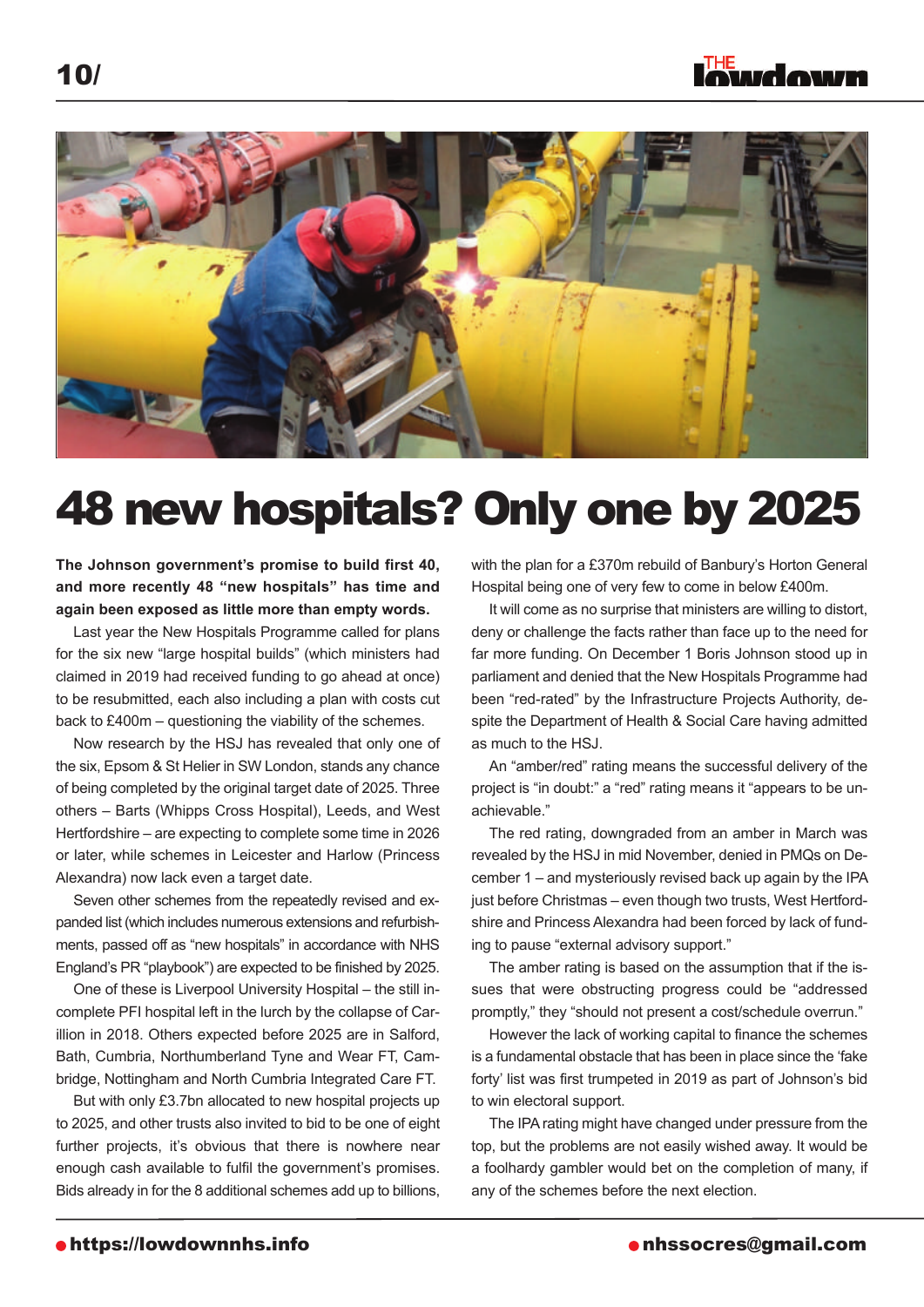### **Iowdown**

### Lord Stevens pushes for clarity on mental health funding



**Lord Simon Stevens, the previous chief executive of NHS England, has tabled amendments to the health and care bill currently making its way through Parliament, which would force the government to be clear on the level of funding it is providing for mental health services.**

The amendments would require NHS England's annual report to disclose whether "in that year NHS revenue expenditure on mental health services increased as a proportion of total NHS revenue expenditure" and that each NHS integrated care board (part of each ICS), "state whether, and to what extent, in that year the integrated care board's revenue expenditure on mental health services increased as a proportion of its total revenue expenditure."

A third amendment under which the government "must ensure that revenue expenditure on mental health services increases as a proportion of total NHS revenue expenditure" has been withdrawn.

These amendments were welcomed by the mental health charity MIND, with Paul Farmer, Chief Executive, noting:

"If the UK Government is serious about 'levelling up' and treating mental and physical health equally, they must accept this amendment, which would make sure they were accountable for increasing mental health spending in line with need."

However, although the amendments are welcome, mental

health services are struggling right now. Services that had been subject to years of underfunding prior to the pandemic and that struggled to provide sufficient services are now faced with a massive rise in need due to the pandemic.

Back in November 2021 Claire Murdoch, Senior Responsible Officer for Mental Health, reported to the board of NHS England and NHS Improvement that between 180,000 and 200,000 calls per month were being received by covid-19 response crisis lines in the first quarter of 2021-22 more than 6,000 each day, plus there had been a 74% increase in referrals to crisis services 'post-pandemic'. The report to the board also highlighted that services were seeing only 40% of children and just under 50% of adults with mental health problems.

If the government is serious about addressing the need for mental health services, including the increase in need due to the pandemic, an expansion of services and an increase in funding is needed, according to Farmer:

"The pandemic has taken its toll on the mental health of a nation, and as a result our mental health services are under even more pressure. There are currently 1.5 million people on a waiting list for treatment and a further eight million who would benefit from treatment can't get on the list. While physical health services are stretched too, mental health services have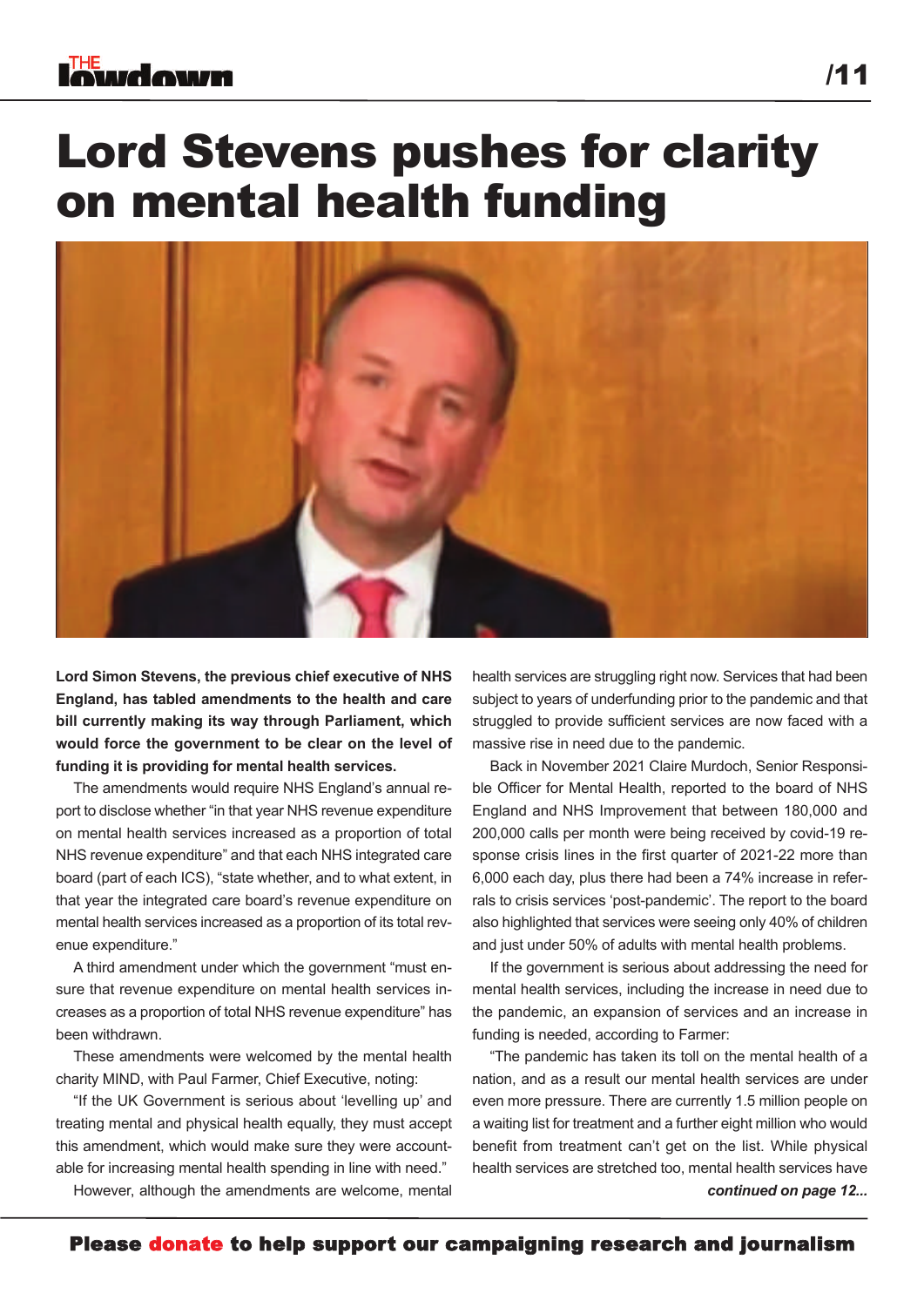#### *...continued from page 11*

been disproportionately affected and were lagging behind even before the pandemic."

Organisations are trying to budget for services over 2022- 23 at the moment, but without extra funding promises then services will begin to be cut. Planning guidance released on Christmas Eve for the coming financial year failed to provide any extra funding for mental health services on top of that already planned for this period.

The NHSE said it would "[maintain] continued growth in mental health investment to transform and expand community health services and improve access", and that "delivery of the Mental Health Investment Standard (MHIS) remains a mandatory minimum requirement".

The additional funding for the NHS announced back in September is unlikely to benefit mental health services, with most of it earmarked for clearing the backlog of elective surgery. There was no matched funding for mental health services. To tackle winter pressures mental health services have been al-

"Organisations are trying to budget for services over 2022-23 at the moment, but without extra funding promises then services will begin to be cut. Planning guidance released on Christmas Eve for the coming financial year failed to provide any extra funding for mental health services on top of that already planned for this period."

located seasonal funding of around £50m to tackle bed occupancy rates and boost emergency care.

At the time of the funding announcement, NHS Providers, which represents the NHS trusts, warned that without an adequate increase in funding any progress that has been made in improving mental health services over the past few months to help those who actually reached the waiting lists will be lost and there would be no prospect of reaching the 8 million who had failed to even reach the waiting lists.

No extra funding could mean that despite claims from the Health Secretary Sajid Javid that he wants to maintain the "parity of esteem" funding policy of recent years, the overall share spent on mental health could go down in 2022-23.

If Lord Stevens' amendments are included in the bill, then

this reduction would have to be made clear in NHS England and ICS reports.

inudown

Services for eating disorders is a good example of what mental health services are having to deal with. Recent data from NHS Digital earlier this month for England showed a sharp rise in admissions for eating disorders, up 41% in a year. The provisional data for April to October 2021 shows there were 4,238 hospital admissions for children aged 17 and under, up 41% from 3,005 in the same period the year before. The 2021 figure is also a 69% rise on the pre-pandemic year of 2019.

Dr Agnes Ayton, the chair of the eating disorders faculty at the Royal College of Psychiatrists, said: "The hidden epidemic of eating disorders has surged during the pandemic, with many community services now overstretched and unable to treat the sheer number of people needing help. We are at the point where we cannot afford to let this go on any longer."

Dr Ayton noted that it was a matter of urgency that money reaches the frontline services and that a workforce plan tackles the shortages of staff in eating disorder services.

The lack of staff in mental health services was highlighted by the December publication of the Royal College of Psychiatrists' official 2021 census which reveals consultant vacancies are up by more than a third (35%) since 2017 with nearly one in 10 posts going unfilled.

The Dean of the college Professor Subodh Dave told the HSJ that the current situation impacts "very adversely" on achieving NHS long-term plan goals for mental health services adding that one in four (24%) of the country's 7,782 consultant posts are not substantive (permanent) and are currently dominated by locums, typically on shorter-term contracts. The census covered findings from 84 NHS organisations and eight independent providers.

The college has called for an amendment of the Health and Care Bill to include a duty for the secretary of state to report independently verified workforce numbers every two years and it also asks for the reporting of projected supply for the following five, 10 and 20 years, and future workforce numbers based on the projected health and care needs of the population.

An amendment has been proposed by Conservative peer, Baroness Cumberlege, supported by Lord Stevens, Liberal Democrat and Labour peers, which would require the Government to publish independently verified assessments every two years of current and future workforce numbers required to deliver care to the population in England, taking account of the economic projections made by the Office for Budget Responsibility, projected demographic changes, the prevalence of different health conditions and the likely impact of technology. This has yet to be voted on..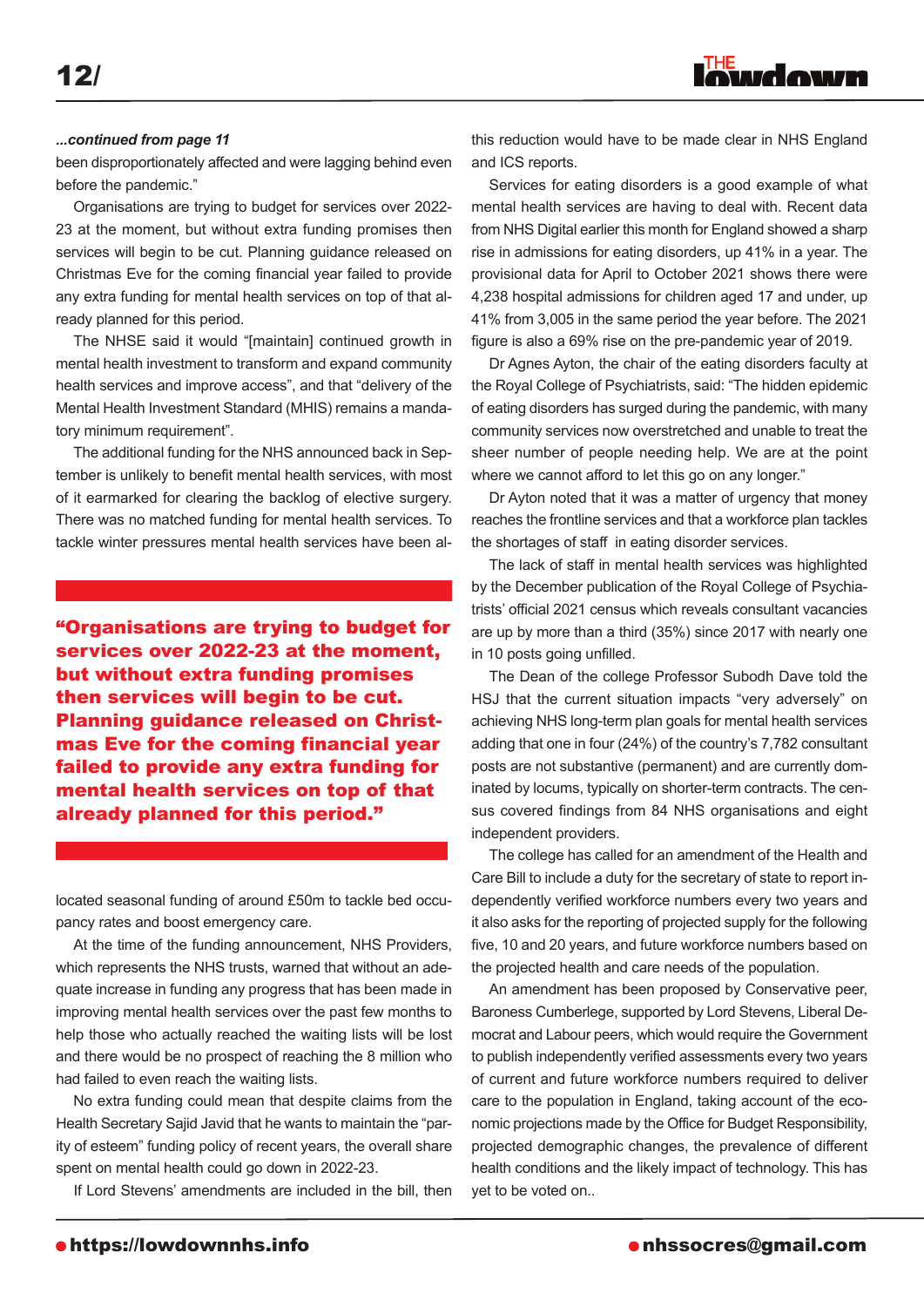### **Iowdown**

### Sunak: from 'whatever NHS needs' to 'booster jabs will mean cuts'



**Rishi Sunak, the Tory chancellor whose 2021 Spending Review in November locked the NHS on course for a second decade of decline, is now warning that the limited NHS budget will not cover the extra costs of booster jabs for the latest variant of Coronavirus.**

And while further tightening the financial straitjacket on the NHS that has effectively frozen real terms funding since 2010 – while the population, its health needs and cost pressures have grown –Sunak is, according to a recent Spectator article, also leading a cabal of cabinet ministers who are critical of the NHS itself – and, according to the Financial Times, involved in meetings with US health corporation bosses.

Systematically starving the NHS of the revenue it needs to sustain services and the capital it needs to repair and renew hospitals and equipment has emerged as the main driver of privatisation. Desperate NHS bosses lacking the capacity to cope with rising demand have been forced to turn to private hospitals to supply extra beds, contractors to supply cataract and other routine operations, imaging services, laboratory services and mental health care.

The extra costs and inefficiencies of this fragmented system pile further pressures back on the NHS – while the private sector, which trains no staff, can only expand by recruiting from the limited pool of NHS-trained staff.

Now Sunak has reportedly warned Health Secretary Sajid Javid that additional spending on vaccination – the government's preferred (and only) strategy to combat the virus – will have to be paid for, either by cutting spending elsewhere or by raising taxes.

The recent socially regressive "levy," increasing National Insurance payments for even the lowest-paid to raise £36bn for UK health and care services over the next 3 years, showed Sunak has no intention of taxing the rich to raise any additional funds. Now Daily Mail reports the Chancellor warning Javid that "people would feel the effects of [any additional extra] spending in NHS and household budgets."

Estimates suggest that six-monthly vaccinations could cost an extra £5bn a year; but no such extra cost has been factored in to Sunak's tight-fisted allocations to the NHS up to 2025.

It also appears that Sunak and the Treasury, eager to recoup its £200m investment in the Vaccine Manufacturing Innovation Centre at Harwell near Oxford, are the force behind the efforts to sell it off to a private corporation, jeopardising its potential *continued on page 14...*